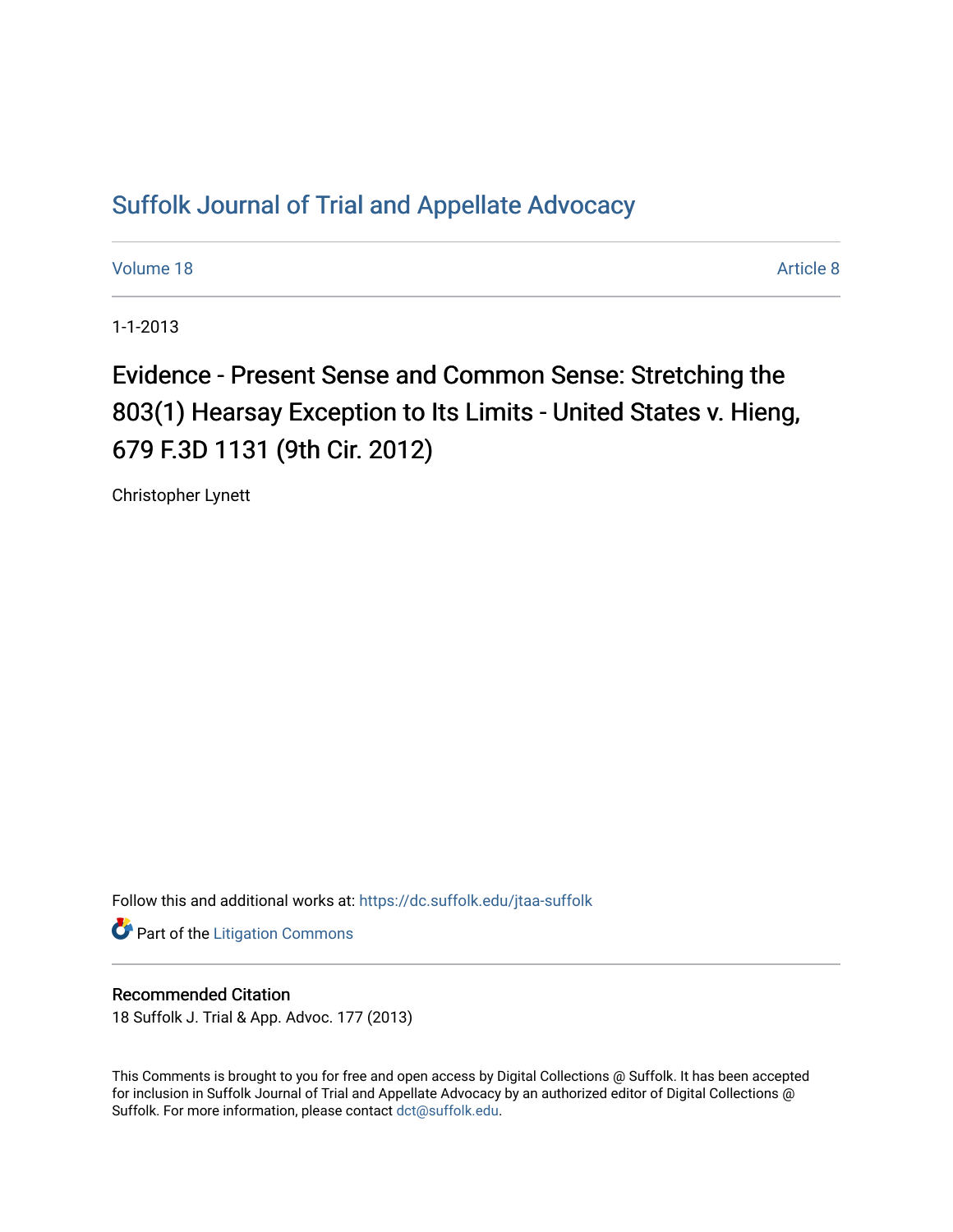## **EVIDENCE-PRESENT SENSE AND COMMON SENSE: STRETCHING THE 803(1) HEARSAY EXCEPTION TO ITS** *LIMITS-UNITED STATES V HIENG,* **679 F.3D 1131 (9TH CIR. 2012)**

In law school evidence classes across the United States, second year students grapple with the rules governing hearsay exceptions: business records, statements made for the purpose of medical treatment, statements made **by** party opponents, etc.' Although the present sense impression exception is one of the rules least feared **by law** students, the United States Court of Appeals for the Ninth Circuit confronted a unique situation that would be prime for any law school exam in *United States v. Hieng.2* In a mere four sentences, a majority of the three-judge panel held that hearsay calculations tallying the number of marijuana plants officers destroyed, which totaled over **1000** plants, qualified under the present sense impression exception.3 However, a vehement concurrence argued the exception had been stretched to its breaking point.<sup>4</sup> This comment will discuss the different approaches to the present sense impression exception used **by** the majority and concurring opinions, and then argue that courts should avoid such extreme rule bending **by** keeping the present sense impression out of the past.<sup>5</sup>

<sup>&</sup>lt;sup>1</sup> *See generally* FED. R. EVID. 803 (enumerating exceptions to rule against hearsay). The Federal Rules of Evidence contain twenty-three exceptions to the rule against hearsay. *Id.* Hearsay is defined under Rule 801 as "a statement that: (1) the declarant does not make while testifying at the current trial or hearing; and (2) a party offers in evidence to prove the truth of the matter asserted in the statement." **FED.** R. **EVID.** 801(C). *See generally* Anderson v. United States, 417 U.S. 211, 220-21 (1974) (discussing hearsay rule).

<sup>2</sup> 679 F.3d 1131 (9th Cir. 2012). *See id.* at 1145-46 (Berzon, **J.,** concurring) (arguing present sense impression exception did not apply to hearsay testimony given at trial).

*<sup>3</sup>Id.* at 1142; *see also* **FED.** R. **EVID.** 803(1) (defining present sense impression exception to rule against hearsay). The relevant text of the rule reads: "Present Sense Impression. A statement describing or explaining an event or condition, made while or immediately after the declarant perceived it." *Id.*

*<sup>4</sup> Hieng,* 679 F.3d at 1147 (Berzon, J., concurring). The holding of this case extends the present sense impression exception beyond its original understanding and purpose. *See id.* (arguing present sense impression inapplicable in case at bar); *see also* **FED.** R. **EVID.** 803(1) advisory committee's note ("The underlying theory of Exception [paragraph] (1) is that substantial contemporaneity of event and statement negate the likelihood of deliberate or conscious misrepresentation." (alteration in original)); Shepard v. United States, 290 U.S. 96, 105-06 (1933) (detailing hearsay example); Tampa Elec. Co. v. Getrost, 10 So. 2d 83, 83-85 (Fla. 1942) (same).

*<sup>5</sup>See* Douglas D. McFarland, *Present Sense Impressions Cannot Live in the Past,* 28 FLA.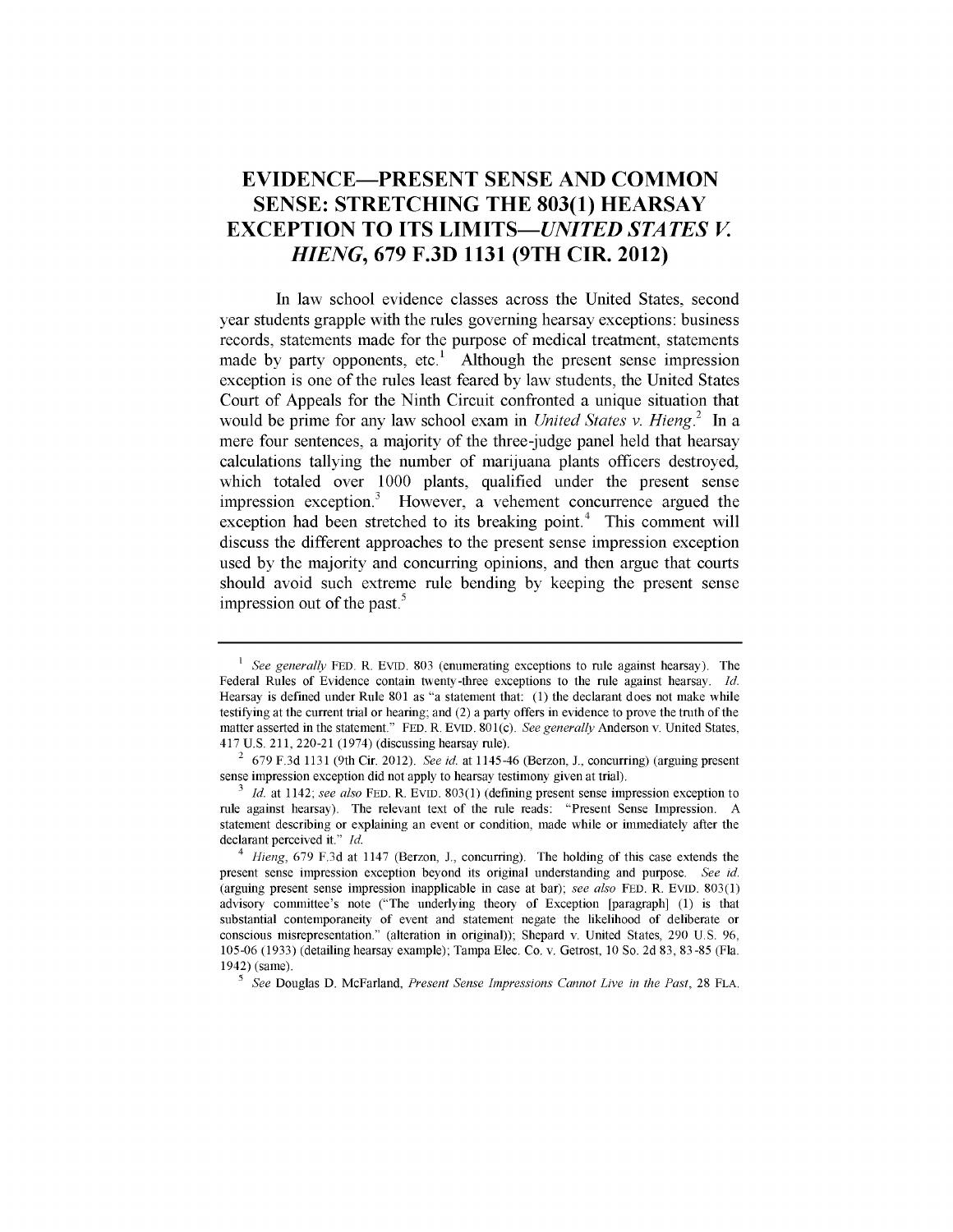On August 28, 2007, agents from the Fresno County Sheriff's Department discovered a large marijuana growing operation at a residence leased by the defendant, Orm Hieng.<sup>6</sup> The marijuana plants were planted in fifteen to twenty rows at a vineyard on the premises, as well as within the home.<sup>7</sup> After the defendant and another individual were taken into custody, the officers simultaneously tallied and destroyed the plants.<sup>8</sup> Officers went down each row and either cut or ripped the plants from the ground, keeping a mental tally of the plants they had eradicated. $9$  Once an entire row was eliminated, each officer would report the number of plants removed to Fresno County Sherriff's Department Detective Jensen, who then recorded the figures. $^{10}$ 

Based on the evidence seized from his home and surrounding property, Orm Hieng was charged with intentionally conspiring to manufacture a controlled substance with the intent to distribute in violation of 21 U.S.C. **§** 841(a)." During trial, the investigating detectives could not recall the exact number of plants they individually counted and destroyed, but testified that they gave their total to Detective Jensen, who then recorded the tally.<sup>12</sup> Detective Jensen testified he kept an accurate count of the plants destroyed based upon the officers' statements and put the final tally of 1109 marijuana bushes in his report.<sup>13</sup> Hieng was convicted by a jury and sentenced to ten years in prison, the minimum sentence required

**8** *Id.*

<sup>9</sup>*Id.* The record does not state how many officers were involved in this operation. *See id.* (outlining plant destruction procedure without noting number of officers involved).

 $^{10}$  *Id.* 

**11** *See Hieng,* 679 F.3d at 1135 (noting substance at issue was over 1000 marijuana plants); *see also* 21 U.S.C. § **841** (a) (2006) (detailing statute covering possession with intent to distribute controlled substance). The relevant part of the statute reads:

Except as authorized by this subchapter, it shall be unlawful for any person knowingly or intentionally— $(1)$  to manufacture, distribute, or dispense, or possess with intent to manufacture, distribute, or dispense, a controlled substance; or (2) to create, distribute, or dispense, or possess with intent to distribute or dispense, a counterfeit substance.

## § 841(a).

12 *Hieng,* 679 F.3d at 1136.  $\begin{array}{cc} & \overleftarrow{\phantom{a}} \\ 13 & Id. \end{array}$ 

**ST.** U. L. REv. 907, 919 (2001) ("While the rule does not specify a time interval and even contemplates a 'slight lapse' of time, the intent and spirit of the rule is that admissibility ends with the exceedingly short time period before reflective thought can occur."); *see also infra* note 28 and accompanying text (discussing various contemporaneity requirements used by courts).

<sup>6</sup>*Hieng,* 679 F.3d at 1136-37.

**<sup>7</sup>***Id* at 1136. There were a total of 1039 marijuana plants growing in the vineyard. *Id.* Each row contained between fifty and seventy plants. *Id.* An additional seventy plants were inside the home. *Id.*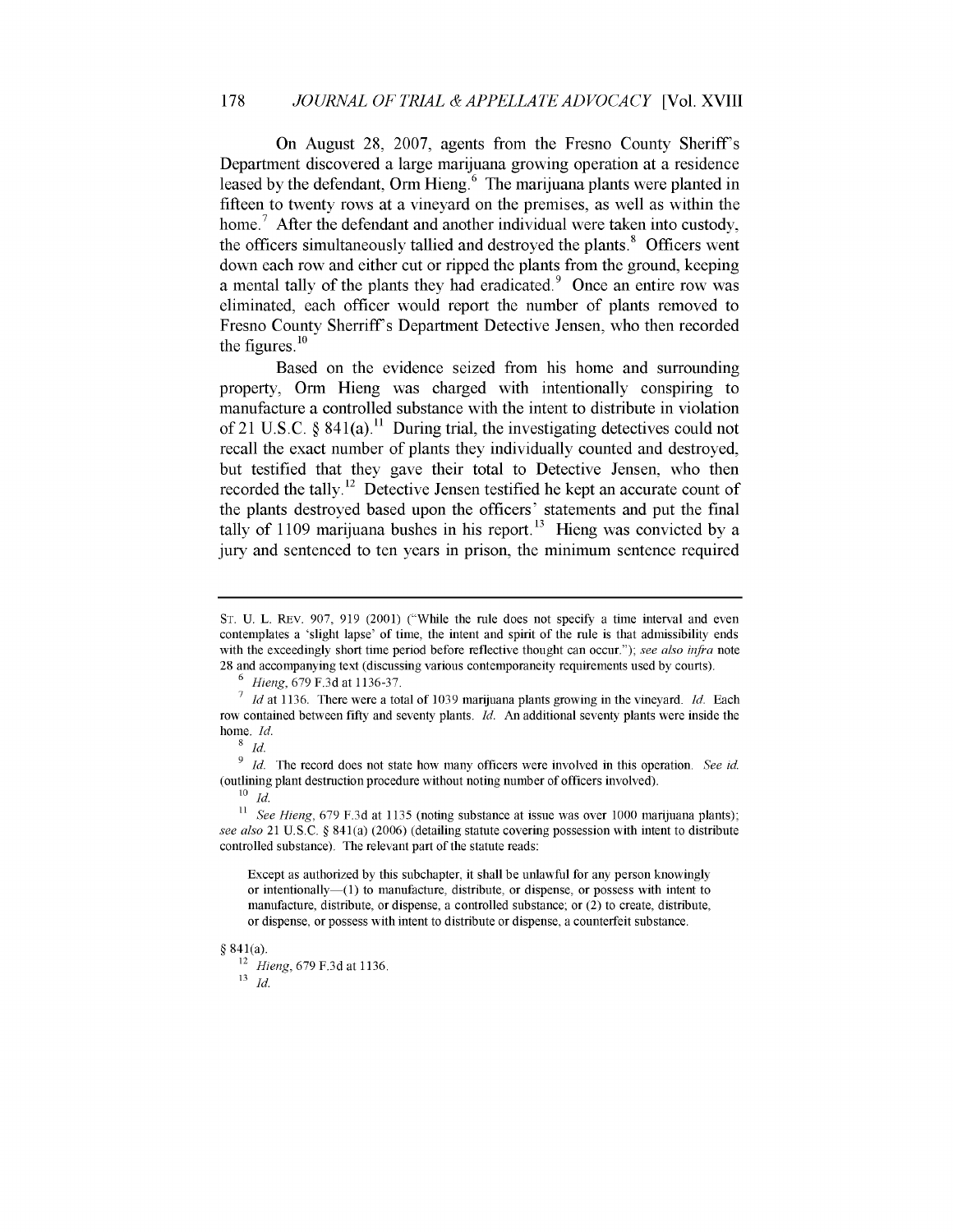by the statute.<sup>14</sup> Hieng subsequently appealed his conviction to the United States Court of Appeals for the Ninth Circuit.<sup>15</sup>

Many modern legal academics credit the legal scholar James Bradley Thayer for developing the present sense impression exception to the rule against hearsay in the Nineteenth Century.<sup>16</sup> However, prior to the adoption of the Federal Rules of Evidence in 1975, relatively few jurisdictions recognized the present sense impression exception.<sup>17</sup> In one early case, Texas acknowledged such an exception in *Houston Oxygen Co. v. Davis*,<sup>18</sup> where the Commission of Appeals held that statements made by passengers about a passing vehicle were admissible as a present sense impression because the report was made at the moment of observation, there was no time of *calculation* or misstatement, and was made to a passenger who also viewed the incident.<sup>19</sup> Another early case decided in Florida, *Tampa Electric Co. v. Getrost,<sup>2</sup><sup>0</sup>*held hearsay testimony that arose from a phone call made just prior to a man being killed in a workplace was properly admitted as a present sense impression.<sup>21</sup> The court specifically

<sup>16</sup>*See* Teree **E.** Foster, *Present Sense Impressions: An Analysis and a Proposal,* 10 LOY. U. CHI. L.J. 299, 301-03 (1979) (crediting James Bradley Thayer with creating modem present sense impression exception (citing James Bradley Thayer, *Bedingfield's Case Declarations as a Part of the Res Gestae,* 14 AM. L. REV. **1,** 10 n.1, 83-107 (1881))); Jon R. Waltz, *The Present Sense Impression Exception to the Rule Against Hearsay: Origins and Attributes,* 66 IOWA L. REV. 869, 871 (1981) (same).

<sup>17</sup>*See* Foster, *supra* note **16,** at 304-05 (discussing development of present sense impression exception through academic routes rather than common law); *see also* Edward J. Imwinkelried, *The Need to Resurrect the Present Sense Impression Hearsay Exception: A Relapse in Hearsay Policy,* 52 HOW. L.J. 319, 327-28 (2009) (discussing development of present sense impression hearsay exception).

<sup>18</sup> 161 S.W.2d 474 (Tex. Comm'n App. 1942).

<sup>19</sup>*Id.* at 476-77 (holding hearsay statements admissible). The statements at issue in *Hous. Oxygen Co.* occurred when a passenger said the driver of a speeding car must have been drunk, and it was likely they would get into an accident if they kept driving in that manner. *Id.* at 476.

<sup>20</sup>10 So. 2d **83,** 85 (Fla. 1942).

<sup>21</sup>*Id.* at 85 (discussing factual circumstances surrounding hearsay statements). In *Getrost,* an assistant for an electrical company gave hearsay testimony from his supervisor, a man killed in an electrical accident. *Id.* at 84-85. The supervisor had called the assistant and claimed he ordered

**2013]**

<sup>&</sup>lt;sup>14</sup> *Id.* at 1135 (detailing defendant's sentencing); see also 21 U.S.C. § 841(b)(1)(A)(vii) (2006) (providing minimum sentence of ten years). The number of marijuana plants must be over 1000 to qualify for the ten-year minimum sentence. §  $841(b)(1)(A)(vi)$ .

<sup>15</sup>*Hieng,* 679 F.3d at 1135. After he was convicted, Hieng simultaneously appealed the decision to United States Court of Appeals for the Ninth Circuit and filed a motion to vacate his sentence under 28 U.S.C § 2255. *See* Hieng v. United States, No. CV-F-10-1620 OWW, 2010 WL 3583163, at \*1 **(ED.** Cal. Sept. **10,** 2010) (denying defendant's motion to vacate sentence); *see also* 28 U.S.C. § 2255 (2006) (detailing prisoner's right to challenge sentence imposed in violation of Constitution or United States laws). The motion court denied Hieng's motion because he did not make a showing of the "most unusual circumstances" that would support simultaneous direct appeal and filing a motion under 28 U.S.C. § 2255. *Hieng,* 2010 WL 3583163, at \*1 (quoting Tripati v. Henman, 843 F.2d 1160, 1162 (9th Cir. 1988)).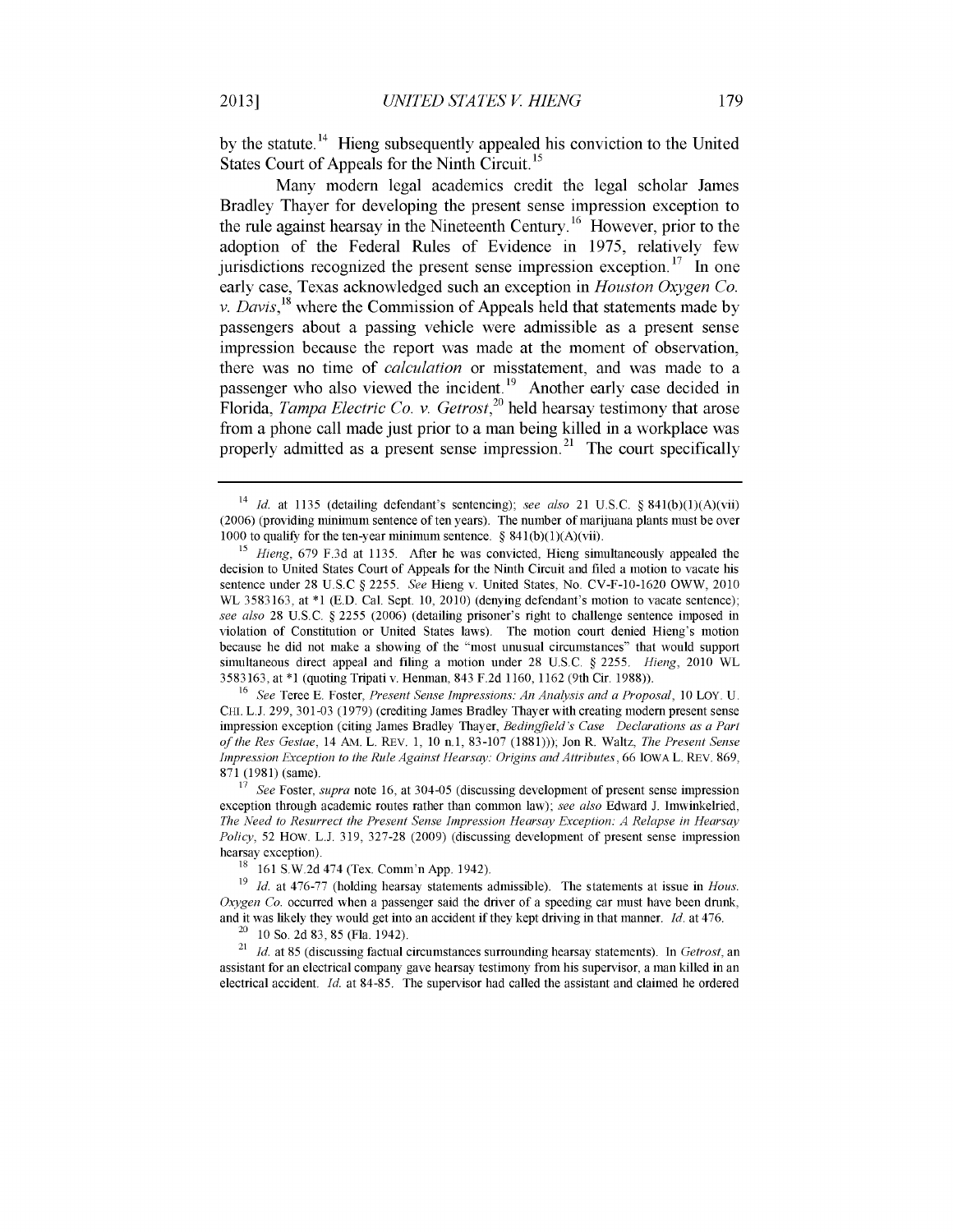noted "there was no occasion for [the statement] to have resulted from reflection or premeditation."<sup>22</sup> However, the Supreme Court narrowly defined what counts as a "present" impression in *Shepard* v. *United* States, $^{23}$  where the Court held statements that "faced backward" about a past event do not fall into the hearsay exception.<sup>24</sup>

Notwithstanding early hesitations, forty-four states have adopted the present sense impression exception into their rules of evidence.  $25$  The key premise behind the exception is the close temporal link between the time of the observation and the time of the statement, ensuring the statement has substantial contemporaneity to the event described.<sup>26</sup> Despite the focus on chronological proximity, courts have found "substantial contemporaneity" when the statement occurred between ten and twentythree minutes after the described event.<sup>27</sup> Moreover, how a court defines an

<sup>25</sup>*See* Imwinkelried, *supra* note 17, at 330 (noting California, Connecticut, Minnesota, Nebraska, Oregon, and Tennessee reject exception).

<sup>26</sup>*See* United States v. Green, 556 F.3d 151, 155 (3d Cir. 2009) (emphasizing requirement of "substantial contemporaneity" between time of observation and hearsay statement (quoting United States v. Manfre, **368** F.3d 832, 840 (8th Cir. 2004))); United States v. Woods, **301 F.3d** 556, 562 (7th Cir. 2002) ("The exception is based on the theory that it is less likely for a declarant to 'deliberate or conscious[ly] misrepresent' the event if there is 'substantial contemporaneity' between the statement and the event." (alteration in original) (quoting FED. R. EVID. 803 advisory committee's note)); *see also* Foster, *supra* note 16, at 300 ("Outright rejection, on hearsay grounds, of *contemporaneous statements* which describe the perception of the declarant may deprive the trier of fact of valuable information **.. "** (emphasis added)).

<sup>27</sup>*See* United States v. Blakey, 607 F.2d 779, 786 (7th Cir. 1979) (holding maximum of twenty-three-minute interval admissible as present sense impression); United States v. Mejia-Velez, 855 F. Supp. 607, 613-14 (E.D.N.Y. 1994) (ruling 911 call made eighteen minutes after event was admissible as present sense impression); Miller v. Crown Amusements, Inc., 821 F. Supp. 703, 705-07 (S.D. Ga. 1993) (ruling 911 call after approximately ten-minute, 6.3 mile drive admissible as present sense impression); *see also* Imwinkelried, *supra* note 16, at 331 (detailing various time lapses where present sense impression exception applies); McFarland, *supra* note 5, at 920 (describing cases where various lapses in time supported present sense impression

the power to be cut to the lines on which he was working; however, the power was not cut and the supervisor received a powerful electrical shock. *Id.* at 83-84. The Florida Supreme Court focused on the assistant's intimate knowledge of the procedures involved with working on electrical wires and the contemporaneity of the statements as sufficient indicators of reliability. *Id.* at 84-85.

<sup>22</sup>*Id.* at 85.

 $23$  290 U.S. 96 (1933).

<sup>&</sup>lt;sup>24</sup> *Id.* at 105-06 ("The testimony now questioned faced backward and not forward. This at least it did in its most obvious implications. What is even more important, it spoke to a past act, and, more than that, to an act by some one not the speaker."). The hearsay testimony excluded in *Shepard* was a statement made by a dying woman: "Dr. Shepard has poisoned me." *Id.* at 98. The testimony was about a past event and was used to prove the truth of the matter asserted, not to show her state of mind or level of suffering. *Id.* at 105; see also McFarland, *supra* note 5, at 928 ("The present tense statement is admissible as state of mind, the past tense statement is not. A declaration of past state of mind is properly excluded from evidence because it raises the danger of memory loss and greatly expands the opportunity for insincerity in the statement.").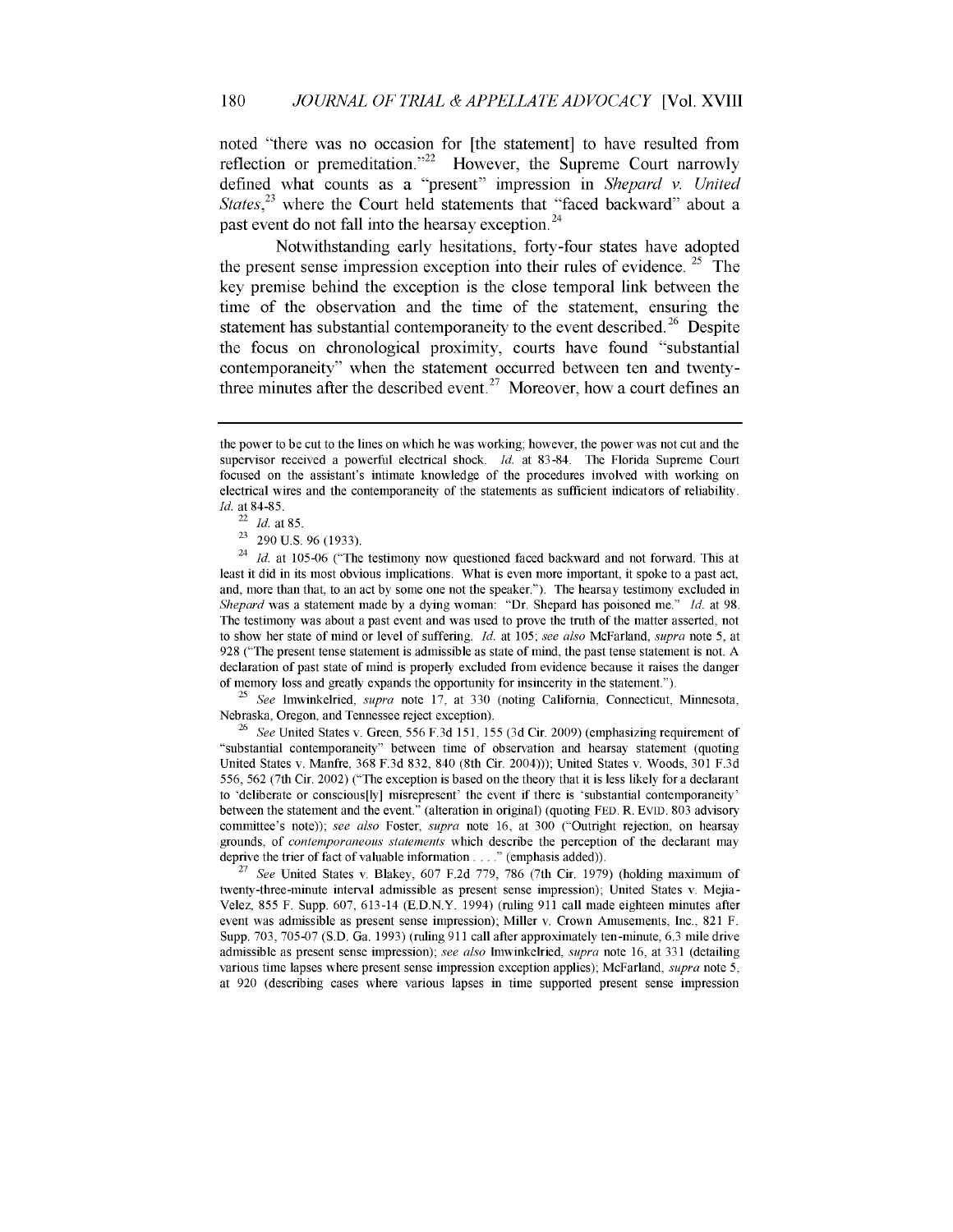"event" can expand the scope of the rule even further by tolling the clock, creating a wider window through which hearsay statements can qualify under the exception.<sup>28</sup> In addition to substantial contemporaneity, courts must also consider *Crawford v. Washington*<sup>29</sup> which folded the Confrontation Clause into hearsay analysis, requiring a determination of whether a statement is testimonial or non-testimonial.<sup>30</sup> Beyond the standard hearsay exceptions, Federal Rule 807 also allows for a residual exception where a trial judge makes a finding that the statement is trustworthy, is relevant to a material fact, is the most probative evidence, and admitting such a statement "serve<sup>[s]</sup> the ... interests of justice.<sup>331</sup>

**31 FED.** R. EVID. 807(a)(4) (delineating residual hearsay exception). The residual exception allows for a judge to admit a hearsay statement if the opposing party is given proper notice and the following conditions are met:

(1) the statement has equivalent circumstantial guarantees of trustworthiness; (2) it is offered as evidence of a material fact; (3) it is more probative on the point for which it is offered than any other evidence that the proponent can obtain through reasonable efforts; and (4) admitting it will best serve the purposes of these rules and the interests of justice.

FED. R. EVID. 807(a)(1)-(4); *see also* cases cited *supra,* note 30 (detailing testimonial statements and best evidence examples).

exception).

**<sup>28</sup>***See* United States v. Hamilton, 948 F. Supp. 635, 639 (W.D. Ky. 1996) (breaking perception of suspect and identification of that person into two independent events); *see also* McFarland, *supra* note 5, at 922 (describing how some courts link series of events into "single, continuous event" (emphasis omitted) (quoting United States v. Beck, 122 F.3d 676, 682 (8th Cir. 1997))). McFarland criticizes courts that allow the present sense impression doctrine to "gobble up" large series of events into a single occurrence. McFarland, *supra* note 5, at 922-23. He cites *United States v. Beck* as a prime example of how a series of connected, yet still independent events can be merged into a single, large event, thereby greatly expanding the period when statements can fall into the present sense impression exception. *Id.* at 922-23 (citing United States v. Beck, 122 F.3d 676 (8th Cir. 1997)). McFarland views *Beck* as dangerous because long series of events, occurring over many hours, could be merged, thereby separating the perception and statements by longer periods of time. *Id. In Beck,* the court merged a series of transactions where an informant purchased guns from a defendant, turned them over to police, and then explained the transaction to police. 122 F.3d at 682.

**<sup>29</sup>**541 U.S. 36 (2004).

**<sup>30</sup>***See id.* at 51 (defining testimonial statements as those that create evidence rather than reacting to present situations); *see also* United States v. Solorio, 669 F.3d 943, 952 (9th Cir. 2012) (analyzing undercover officers' observations as non-testimonial). In *Solorio,* the United States Court of Appeals for the Ninth Circuit determined reports made by two undercover officers were not testimonial in nature. *Id.* at 952-53. Given the "high-risk situation" of a large drug exchange, the statements were primarily made for pursuing an arrest, not creating a record for trial. *Id.* at 952; *see also* FED. R. EVID. 807 (detailing residual exception to rule against hearsay). The residual exception runs a lower risk of implicating *Crawford* because the best or most probative evidence rule often requires the declarant to appear in court to testify. *See* Larez v. City of Los Angeles, 946 F.2d 630, 644 (9th Cir. 1991) (holding quotes in newspaper article not "best evidence" when reporters available to testify).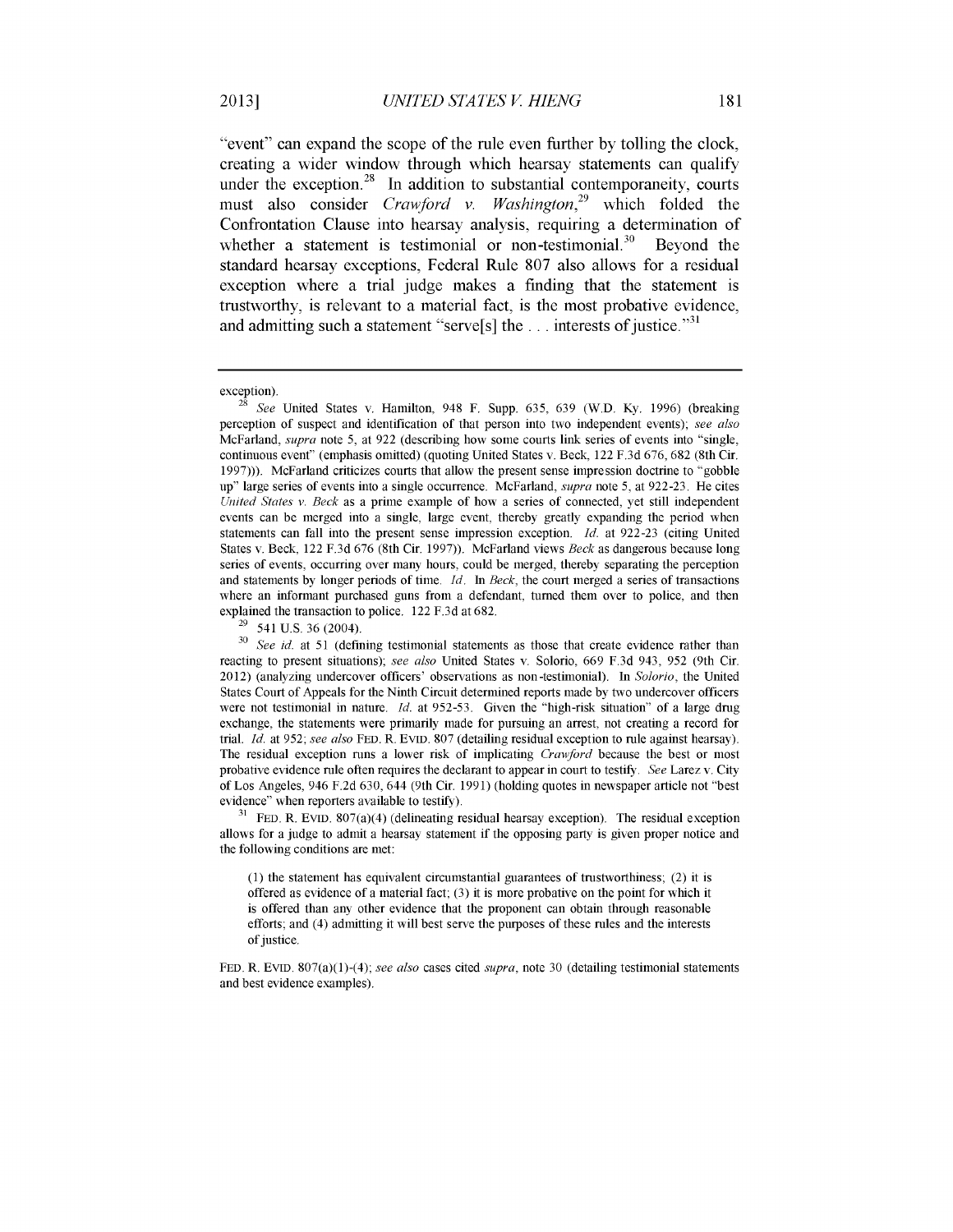The temporal limits of the present sense impression exception ensure that there is no time for fabrication, calculation, or memory loss by the declarant, thereby bolstering the reliability of the statement.<sup>32</sup> However, temporal limits have not always been strictly enforced as accommodations have been made for lapses reaching ten, fourteen, and eighteen minutes.<sup>33</sup> Various courts and commentators have noted that statements requiring an "intermediate step" likely fall outside the scope of  $803(1).$ <sup>34</sup> Moreover, when statements are made for a "particular reason," there is a question of whether the statements are made contemporaneously, or are "calculated interpretations of events."<sup>35</sup>

In *Hieng,* the United States Court of Appeals for the Ninth Circuit began its analysis by noting that Detective Jensen's testimony involved three levels of hearsay: first, the other officers' statements to Jenson communicating the number of plants removed; second, Jensen's recording

<sup>35</sup> United States v. Woods, 301 F.3d 556, 562 (7th Cir. 2002) (reasoning statements addressing FBI agents were calculated and not mere descriptions); *Green,* 556 F.3d at 157 (statements to DEA agents were reflections on events rather than mere accounts of events); *see also* United States v. Ponticelli, 622 F.2d 985, 992 (9th Cir. 1980) (holding that declarant's hearsay statements calculated because spoke to his attorney).

<sup>32</sup>*See* Waltz, *supra* note 16, at 880 (detailing contemporaneity of declaration required in light of rule's use of "simultaneous"); *see also* Foster, *supra* note 16, at 322 (reasoning purpose of exception is to transport trier of fact back to time of incident). *Cf* H.R. REP. NO. 93-650 (1973), *reprinted in* 1974 U.S.C.C.A.N. 7075, 7079-80 (rejecting additional rule of evidence allowing hearsay exception for recently perceived events). The proposed rule, which would have been codified under Rule 804(b)(2), was rejected "as creating a new and unwarranted hearsay exception of great potential breadth. The Committee did not believe that statements of the type referred to bore sufficient guarantees of trustworthiness to justify admissibility." 1974 U.S.C.C.A.N. at 7079-80; *see also* Foster, *supra* note 16, at 315-16 (discussing rejection of proposed rule 804(b)(2)).

**<sup>33</sup>***See* United States v. Mejia-Velez, 855 F. Supp. 607, 613-14 (E.D.N.Y. 1994) (detailing two 911 calls occurring over eighteen-minute span); Miller v. Crown Amusements, Inc., 821 F. Supp. 703, 705-07 (S.D. Ga. 1993) (allowing testimony of 911 call that occurred after six-mile drive causing ten-minute delay); United States v. Obayagobona, 627 F. Supp. 329, 339-40 **(E.D.N.Y.** 1985) (finding fourteen-minute lapse between drug deal and statement acceptable).

<sup>34</sup>*See, e.g.,* United States v. Green, 556 F.3d 151, 155-56 (3d Cir. 2009) (holding statements made in response to law enforcement questions about event did not qualify); United States v. Faust, 850 F.2d 575, 586 (9th Cir. 1988) (holding letter that went through many drafts did not qualify under exception); Foster, *supra* note 16, at 314 (describing memory as complex process that can be interfered with **by** other mental processes (citing I. Daniel Stewart, Jr., *Perception, Allemory and Hearsay: A Criticism of Present Law and the Proposed Federal Rules of Evidence,* 1970 UTAH L. REV. 1, 9 (1970)); Imwinkelried, *supra* note 17, at 345 (describing exception parameters). Professor Foster delineates how memory is influenced by perception. Foster, *supra* note 16, at 314. Moreover, she notes a recollected memory is "reconstructed at the time of its recall with the aid of various factors, such as knowledge acquired prior to the experience, initial perception of the occurrence, inferences drawn from sensory and perceptual data acquired subsequent to the event, and the influence of the emotional impact, if any, of the experience." *Id.,* at 314. (citing Robert S. Spector & Teree **E.** Foster, *Admissibility of Hypnotic Statements: Is the Law of Evidence Susceptible?,* 38 OHIO **ST.** L.J. 567, 589 (1977)).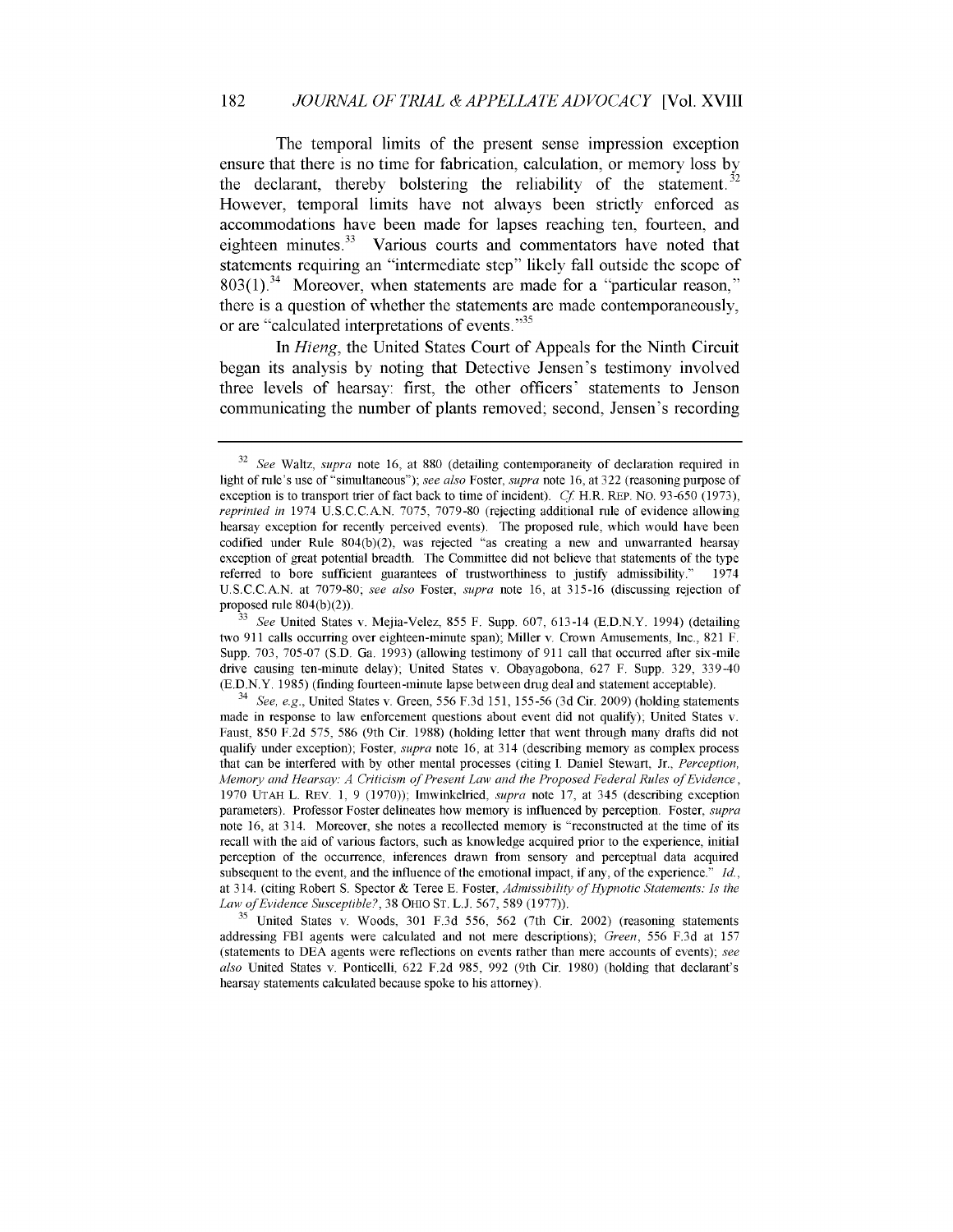of those numbers; and third, his official report.<sup>36</sup> The majority opinion outlined how the statements made to Jensen communicating the number of plants removed qualified under the present sense impression exception to the rule against hearsay.<sup>37</sup> Each report to Jensen qualified as an account of a recent perception because the officers had eradicated a row of plants immediately prior to the report. $38$  The majority conceded that the counts took "some minutes;" however, the observations were close enough in time to mitigate any possible risk of memory loss.<sup>39</sup>

In a stinging concurrence, Judge Berzon concluded that the present sense impression was not applicable to the first level of hearsay—the reports to Jensen. $40$  Judge Berzon discussed how the lapse in time between the start of the counts and the final reporting was significant enough to raise issues of memory and deception. $^{41}$  She further determined that the mental processes required to collect, destroy, and count the plants constituted an intermediate step between perception and reporting.<sup>42</sup> Judge Berzon then concluded that the "residual exception" codified under Rule 807 was the most applicable rule to resolve the hearsay issue.<sup>43</sup> She noted that the use of the residual exception would mitigate the need for a *Crawford* evaluation of whether the statements were testimonial because that exception requires the "most probative evidence," which would be the officer's own reports as to their counts.44 Despite the notice requirement of

<sup>36</sup> 679 F.3d 1131, 1142-43 (9th Cir. 2012) (describing levels of hearsay at issue). The court handled the second two levels of hearsay—the written numbers and his official report—by applying the prior recorded recollection exception, codified in Rule 803(5). *Id.* That rule allows for the prior recorded statement to be read into the record if the witness at one time had personal knowledge of the incident, cannot "fully and accurately" testify about the incident, he or she made a prior written statement about the incident while it was fresh in the witness's mind, and the writing "accurately reflects the witness's knowledge" of the incident. FED. R. **EVID.** 803(5).

**<sup>37</sup>***Hieng,* 679 F.3d at 1141-43 (analyzing hearsay issues); *see also* FED. R. EVID. 803(1) (defining present sense impression exception to rule against hearsay).

**<sup>38</sup>** *Hieng,* 679 F.3d at 1142.

**<sup>39</sup>** *Id.* at 1142 n.2.

<sup>40</sup>*Id.* at 1145-46 (Berzon, J., concurring) (reasoning calculation and time lapse precluded application of present sense impression exception).

<sup>41</sup>*Id.* at 1147 (Berzon, J., concurring) (citing Douglas D. McFarland, *Present Sense Impressions Cannot Live in the Past,* 28 FLA. ST. U. L. REV. 907, 914 (2001)).

<sup>42</sup> *Id.* at 1147 (Berzon, J., concurring) (citing Jon R. Waltz, *The Present Sense Impression Exception to the Rule Against Hearsay: Origins and Attributes,* 66 IOWAL. REV. 869 (1981)).

<sup>43</sup>*See Hieng,* 679 F.3d at 1148 (Berzon, J., concurring) **("I** am not suggesting we reverse. Instead, I would rely on what the government does argue—that the catchall hearsay exception applies."); *see also* FED. R. EVID. 807 (creating residual exception separate from other hearsay exceptions).

<sup>44</sup>*Hieng,* 679 F.3d at 1146 (Berzon, **J.,** concurring) (detailing possible implication of Confrontation Clause (citing Crawford v. Washington, 541 U.S. 36, 68-69 (2004))); *see also* **FED.** R. **EVID.** 807 (creating residual hearsay exception).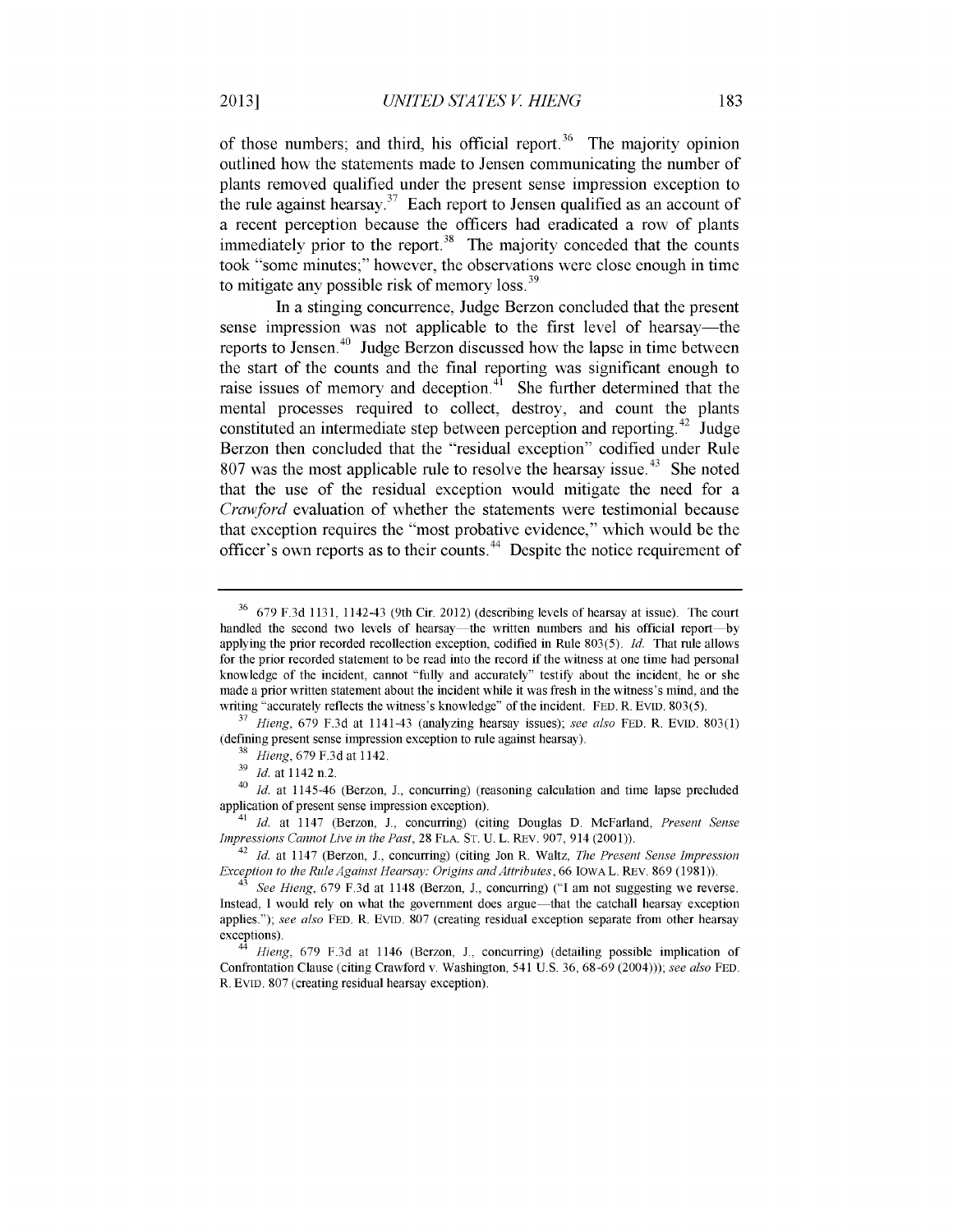Rule 807, Judge Berzon discussed how defense counsel was properly put on notice of the hearsay as the prosecution tried numerous times to introduce the plant counts before they were finally admitted.<sup>45</sup>

In *Hieng,* the Court of Appeals applied a standard that stretches the present sense impression exception beyond its breaking point-an issue correctly articulated in the concurrence by Judge Berzon.<sup>46</sup> From its origin with James Bradley Thayer, the "temporal congruence" linking the statement to the event has been the lynchpin of the exception.<sup>47</sup> Despite disagreement among academics over whether strict or loose requirements of contemporaneity should be required, courts have adopted a flexible standard that is not consistent with the spirit of the exception.<sup>48</sup> Congress explicitly rejected proposed Rule 804(b)(2), fearing it would create an "unwarranted hearsay exception of great potential breadth," thereby unnecessarily expanding the exception to hearsay to include "recently perceived" events.<sup>49</sup> Clearly supporters of relaxing the requirements for the

*<sup>47</sup>See supra* note 24 and accompanying text (outlining case and source that discuss temporal link between statement and event described); *see also* Foster, *supra* note 16, at 303 (detailing Thayer's discussion of temporal link between statement and described occurrence); Waltz, *supra* note 16, at 871 ("This rule, Thayer said, 'deals ... with statements, oral or written, made by those present when a thing took place, made about it, and importing what is present at the very time."').

<sup>48</sup>*See* FED. R. EVID. 803 advisory committee's note ("With respect to the *time element,* [the present sense impression exception] recognizes that in many, if not most, instances precise contemporaneity is not possible and hence a *slight lapse* is allowable." (emphasis added)); McFarland, *supra* note 5, at 919-20 ("While twenty-three minutes appears to be the longest 'slight lapse' allowed, other decisions have approved the admission of present sense impressions uttered a few seconds, one minute, three to five minutes, five minutes, seven minutes, five to ten minutes, ten minutes, fourteen and one-half minutes, and at least eighteen minutes after the event."); *see also* cases cited, *supra* note 27 (outlining various scenarios where courts have applied present sense impression exception). One of the most often cited cases is *United States v. Blakely,* a 1979 case where a lapse of up to twenty-three minutes *could have* occurred. 607 F.2d 779, 785-86 (7th Cir. 1979). The victim in *Blakely* had a conversation with a witness after the defendant made threatening statements to him. *Id.* at 784. Twenty-three minutes after the threat, the victim made a phone call. *Id.* at 786. The hearsay admitted at trial included statements made to the witness, so the twenty-three minutes represented the longest possible delay, not the actual delay. *Id.* at 786. Many academics have strong opinions regarding the various lengths of time that courts consider to be contemporaneous. *Compare* McFarland, *supra* note 5, at 918 (arguing for strict contemporaneity in applying exception), *with* Imwinkelried, *supra* note 17, at 348-49 (advocating for looser view of temporal proximity in applying exception).

49 H.R. REP. NO. 93-650 (1973), *reprinted in* 1974 U.S.C.C.A.N. 7075, 7079-80 (rejecting proposed rule as allowing untrustworthy statements into evidence).

*<sup>45</sup>Hieng,* 679 F.3d at 1148 (Berzon, J., concurring) (discussing various times defendant put on notice even though no pretrial notice).

<sup>&</sup>lt;sup>46</sup> *Id.* at 1146 (Berzon, J., concurring) ("According to the [majority] opinion, the deputies' calculations were descriptions of the destruction of the marijuana field and therefore admissible as present sense impressions. That application, however, extends Rule 803(1) well beyond its limits."); *see* Foster, *supra* note 16, at 313 (opining spontaneity and close temporal proximity necessary to apply present sense impression exception).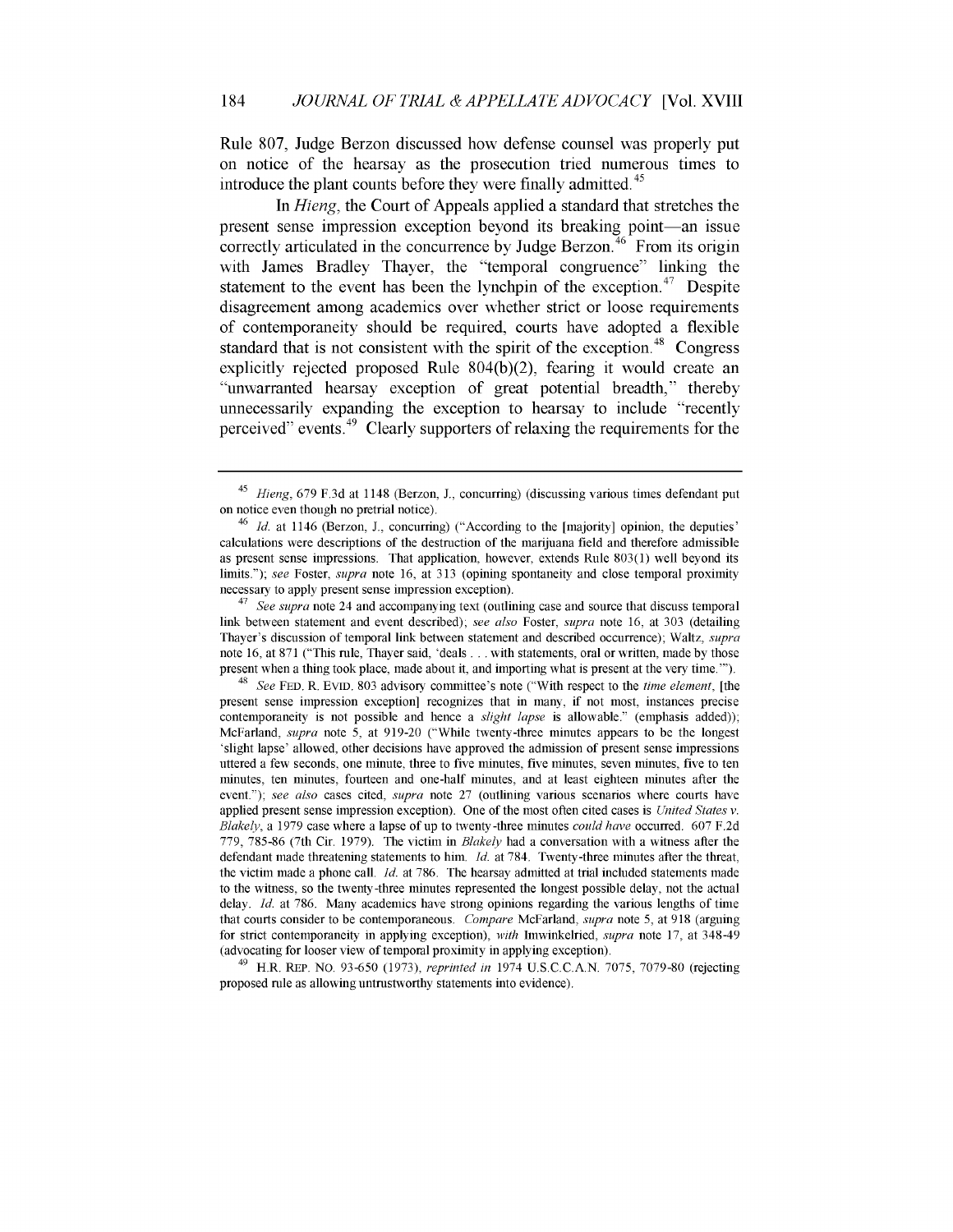exception, the *Hieng* panel did not give adequate consideration to the temporal delay, to the extra mental processes involved, or to the motivation of law enforcement officers.<sup>50</sup>

As both the majority and concurrence note, there were several minutes between when the officers began destroying and counting the plants, and reporting their totals to Detective Jensen.<sup>51</sup> Although the break in time is troublesome, the various mental processes in which the officers engaged while handling the marijuana operation raise serious concerns: counting, collecting, destroying, and reporting their totals to fellow police officers.<sup>52</sup> When there is an intermediate step breaking the direct link between the perception and the statement, it should not qualify under the present sense impression exception.<sup>53</sup> Although the complexity of the intermediate step may vary, from simple calculation to reports tailored to specific police inquiry, the results are the same—statements are further removed from the perceived events.<sup>54</sup>

<sup>52</sup>*See Hieng,* 679 F.3d at 1147 ("Instead, what Jensen testified to was the *result* of a mental process—counting a series of marijuana plants while they were collected, and, ultimately, determining how many there were in total."); see also cases cited, *infra* note 53 (outlining various hearsay issues).

**<sup>50</sup>***See* Foster, *supra* note 16, at 305-06 (citing FED. R. EVID. Rule 803 advisory committee's note) (detailing Congressional endorsement of spontaneity and contemporaneity requirements for present sense impression exception); Waltz, *supra* note 16, at 880 ("Because the present sense impression exception rests so *heavily* on contemporaneity, that requirement is likely to be enforced with some rigor, at least when powerful corroboration is lacking." (emphasis added)).

<sup>&</sup>lt;sup>51</sup> Hieng, 679 F.3d at 1142 n.2 (noting time of plant eradication likely took "some minutes"); *id.* at 1147 (Berzon, J., concurring) (same); *see also* United States v. Green, 556 F.3d 151, 155-56 (3d Cir. 2009) ("Put differently, the temporality requirement must be rigorous because the passage of time or lack thereof is the effective proxy for the reliability of the substance of the declaration; hence the greater the passage of time, the less truthworty the statement is presumed to be, and the more the scales should tip toward inadmissibility."); United States v. Ponticelli, 622 F.2d 985, 991 (9th Cir. 1980) ("The more time that elapses between the declaration and the period about which the declarant is commenting, the less reliable is his statement, because the greater chance there is that his memory is erroneous."); Foster, *supra* note 16, at 314 (discussing various mental processes involved in perception alone).

**<sup>53</sup>***See* United States v. Hamilton, 948 F. Supp. 635, 639 (W.D. Ky. 1996) (determining police identification procedures constituted intermediate step); Imwinkelried, *supra* note 17, at 345 ("The focus ought to be on the nature of the thought process producing the statement rather than the substantive content of the statement. When the thought process is complex, involving an intermediate step between the receipt of the present sense impression and the utterance, the utterance falls outside the ambit of Rule 803(1)."); *see also* United States v. Manfre, 368 F.3d 832, 840 (8th Cir. 2004) (holding intervening events broke temporal proximity).

<sup>54</sup>*See Green,* 556 F.3d at 157 (determining questions by DEA agents created "reflection" upon past events); United States v. Woods, 301 F.3d 556, 562 (7th Cir. 2002) (reasoning declarant's statements made for listening DEA agents not "contemporaneous"); Imwinkelried, *supra* note **17,** at 346 (noting statements in response to questioning breaks contemporaneity requirement); *see also Alanfre,* 368 F.3d at 840 (holding intermediate drive broke proximal link between statement and event).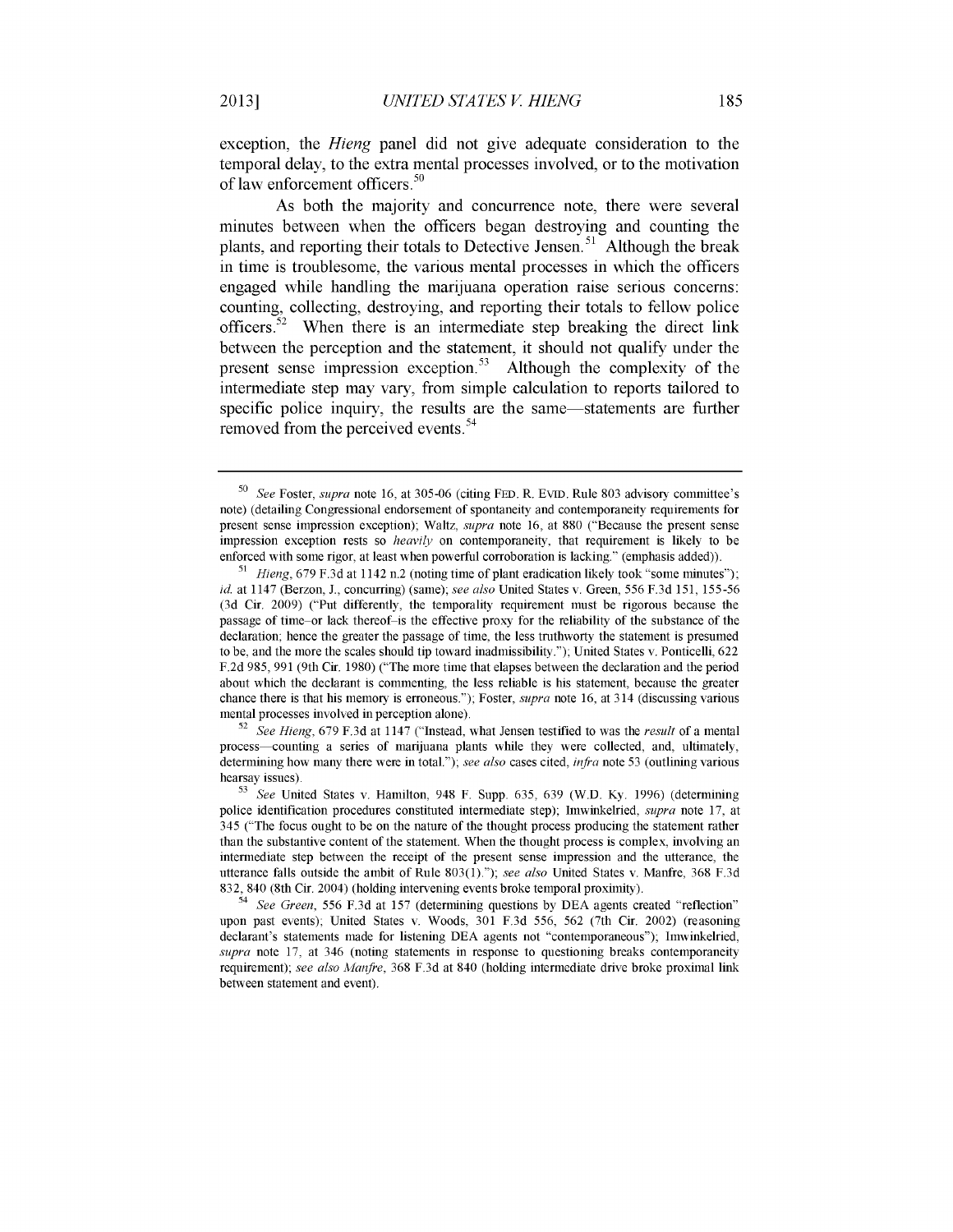Academics disagree over whether a declarant's motivation to lie or misrepresent facts should go to the weight or admissibility of the evidence.<sup>55</sup> In *Hieng*, the minimum mandatory sentence triggered when the detectives recovered over **1000** marijuana plants raises the specter of whether the detectives had a significant motive to fabricate or misstate their totals.<sup>56</sup> At least some courts have been leery in admitting statements when law enforcement is involved, especially when statements have significant legal consequences.57 Lastly, the *Crawford* analysis further implicates many statements made to or by police officers, further complicating the trial court's duties.<sup>58</sup> When there is a time lapse coupled with a motive to fabricate statements, a defendant has a strong argument that he or she has a fundamental right to examine that witness to probe the possible biases affecting perception of an event.<sup>59</sup>

*<sup>55</sup>Compare* McFarland, *supra* note 5, at 926-27 (discussing motivation to lie as question of admissibility), *and* Foster, *supra* note 16, at 334-35 (proposing corroboration requirement for admission of present sense impression hearsay), *and* Waltz, *supra* note 16, at 880 (discussing corroboration requirement as necessary for admission), *with* Imwinkelried, *supra* note 17, at 348- 50 (arguing motive to lie should affect weight of evidence not admissibility).

 $5^6$  *See Hieng*, 679 F.3d at 1135 (noting defendant sentenced to minimum incarceration of ten years). The total number of plants counted by the detectives was 1109, relatively close to the 1000-plant requirement of 21 U.S.C. § 841(b)(1)(A)(vii). *Id.* at 1135-36. In this case, although no evidence of miscount was presented at trial, the detectives may have "harbor[ed] some motive to falsify, or at least slant, [their] statement[s]" to bring the plant count over 1000. *See* Foster, *supra* note 16, at 301 (detailing motive to lie as factor in evaluating admissibility under present sense impression exception).

**<sup>57</sup>***See Green,* 556 F.3d at 155 (stating declarant's statements inadmissible because resulted from questioning by DEA agents); *Woods,* 301 F.3d at 562 (reasoning declarant's taped narrative to officers inadmissible because statements made for police's benefit); United States v. Ponticelli, 622 F.2d 985, 992 (9th Cir. 1980) (holding declarant's hearsay statements calculated because spoke to his attorney); *Hamilton,* 948 F. Supp. at 639 (ruling police identification procedures inadmissible as response to officer provocations).

<sup>58</sup>*See* Crawford v. Washington, 541 U.S. 36, 68-69 (2004) (holding testimonial hearsay statements subject to Confrontation Clause protections); United States v. Solorio, 669 F.3d 943, **953** (9th Cir. 2012) (reasoning officers reporting observations as part of undercover drug buy non-testimonial); *see also Hieng,* 679 F.3d at 1147 (outlining various temporal limits imposed by courts); cases cited *supra* note 53 (same).

**<sup>59</sup>***See Crawford,* 541 U.S. at 68-69 ("Where testimonial statements are at issue, the only indicium of reliability sufficient to satisfy constitutional demands is the one the Constitution actually prescribes: confrontation."). The statements of the detectives in *Hieng* had significant legal consequences because the number of plants destroyed directly correlated with the severity of the charges. *See Hieng,* 679 F.3d at 1135 (noting mandatory sentence required when more than 1000 plants involved). Similar to statements made to police by other individuals, statements between officers that are not in high-risk or high-danger situations are more akin to evidence collection than to furthering immediate police investigation. *See Solorio,* 669 F.3d at 952-53 (holding reports non-testimonial and necessary given high-risk situation); *see also, e.g. Green,* 556 F.3d at 157 ("Brown's statement in this case is problematic **...** because the statement was only made *after he had been questioned by DEA agents* about the details of the transaction the statement purports to describe."); *Woods,* 301 F.3d at 562 ("These statements were made for the